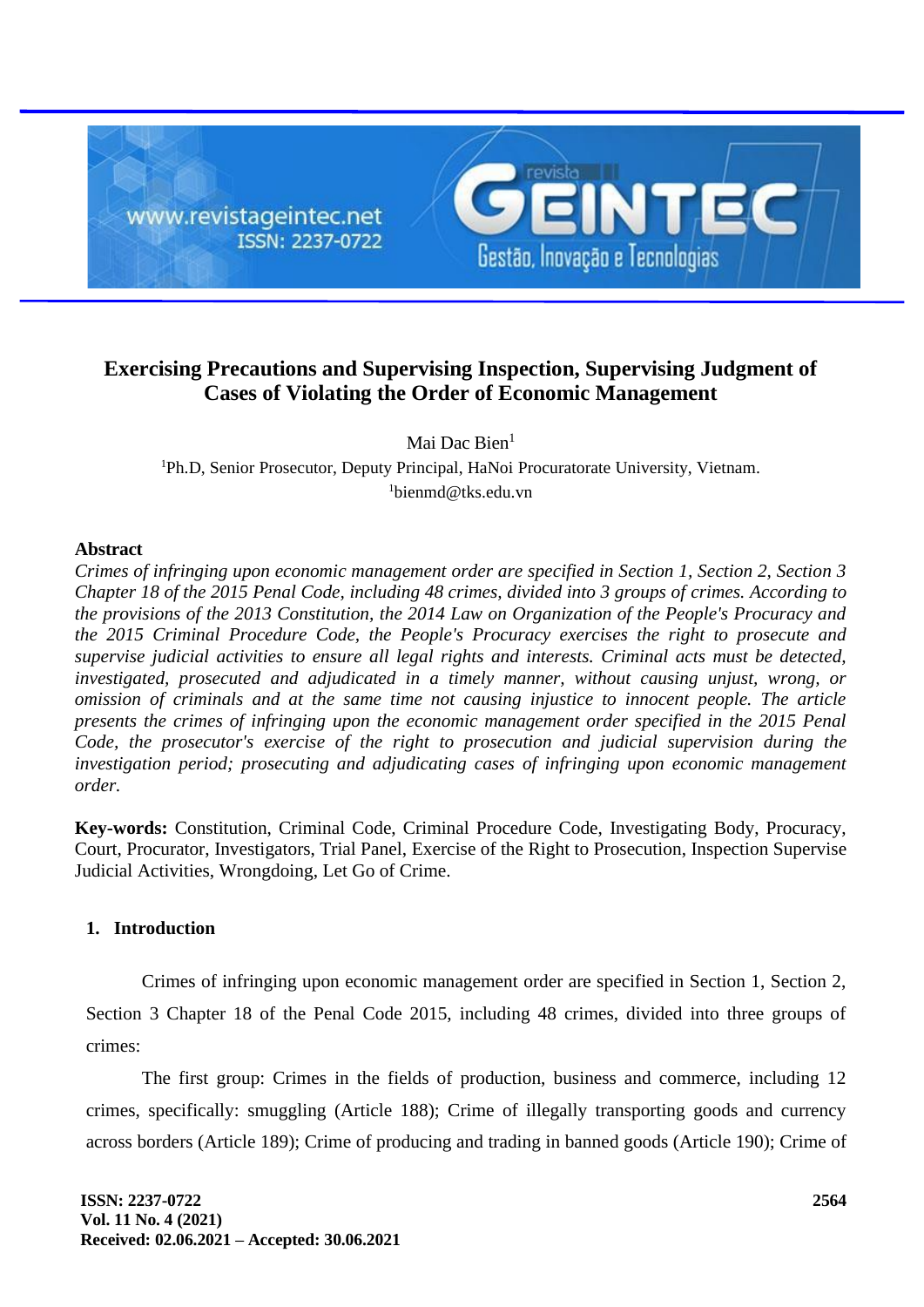storing and transporting banned goods (Article 191); Crime of producing and trading in fake goods (Article 192); Crime of producing and trading in counterfeit goods being food, foodstuffs and food additives (Article 193); Crime of producing and trading in counterfeit goods being curative and preventive drugs (Article 194); Crime of producing and trading in counterfeit goods being animal feed, fertilizers, veterinary drugs, plant protection drugs, plant varieties and livestock breeds (Article 195); Crime of speculation (Article 196); Crime of false advertising (Article 197); Crime of deceiving customers (Article 198); Crime of violating regulations on electricity supply (Article 199).

The second group: Crimes in the fields of taxation, finance, banking, securities and insurance, including 17 crimes, specifically: Tax evasion (Article 200); Crime of lending heavy interest in civil transactions (Article 201); Crime of making and trading fake stamps and fake tickets (Article 202); Illegally printing, issuing, trading in state budget receipts and receipts (Article 203); Crime of violating regulations on preservation and management of invoices and receipts for state budget collection (Article 204); Crime of illegally establishing funds (Article 205); Crime of violating regulations on banking activities and other activities related to banking activities (Article 206); Crime of making, storing, transporting and circulating counterfeit money (Article 207); Crime of making, storing, transporting or circulating fake negotiable instruments or other fake valuable papers (Article 208); Crime of intentionally disclosing false information or concealing information in securities activities (Article 209); Crime of using inside information to trade securities (Article 210); Crime of manipulating the securities market (Article 211); Crime of falsifying documents in securities offering and listing documents (Article 212); Crime of fraud in insurance business (Article 213); Crime of cheating on social insurance and unemployment insurance (Article 214); Crime of health insurance fraud (Article 215); Crime of evading payment of social insurance, health insurance and unemployment insurance for employees (Article 216).

The third group: Other crimes infringing upon economic management order, including 19 crimes, specifically: Crime of violating competition regulations (Article 217); Crime of violating regulations on multi-level business (Article 217a); Crime of violating regulations on asset auction activities (Article 218); Crime of violating regulations on management and use of State property, causing loss and waste (Article 219); Crime of violating regulations on management and use of public investment capital, causing serious consequences (Article 220); Crime of violating regulations on accounting causing serious consequences (Article 221); Crime of violating regulations on bidding, causing serious consequences (Article 222); Crime of colluding, covering up for taxpayers, causing serious consequences (Article 223); Crime of violating regulations on investment in construction works causing serious consequences (Article 224); Crime of infringing upon copyright and related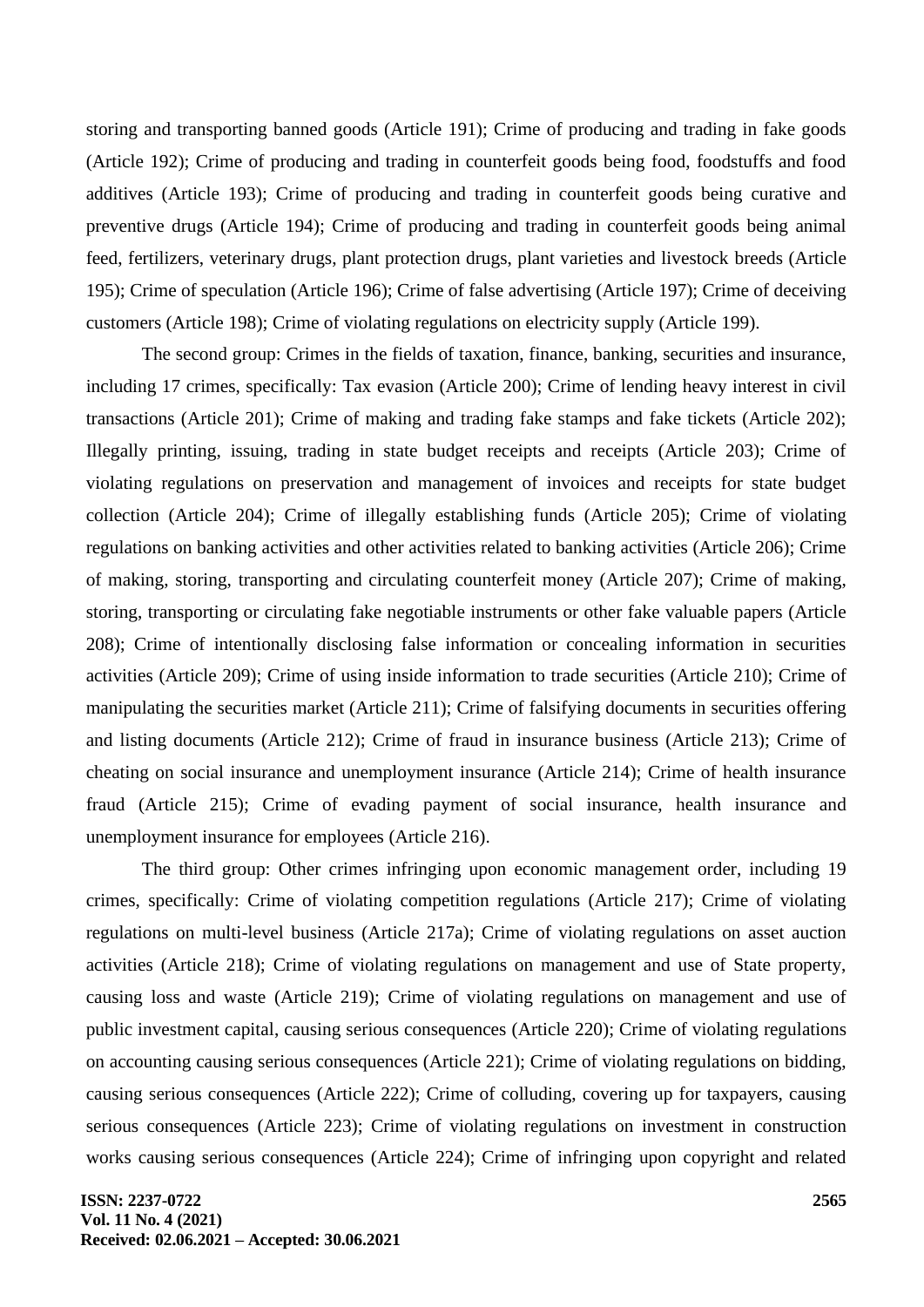rights (Article 225); Crime of infringing industrial property rights (Article 226); Crime of violating regulations on research, exploration and exploitation of natural resources (Article 227); Crime of violating regulations on land use (Article 228) Crime of violating regulations on land management (Article 229); Crime of violating regulations on compensation, support and resettlement when the State recovers land (Article 230); Crime of intentionally violating regulations on distribution of relief money and goods (Article 231); Crime of violating regulations on exploitation and protection of forests and forest products (Article 232); Crime of violating regulations on forest management (Article 233); Crime of violating regulations on wildlife protection (Article 234).

Crimes of infringing upon the economic management order, violating on the relations of economic management order in a number of areas of the national economy, cause damage to the interests of the State, the legitimate rights and interests laws of agencies, organizations and individuals. Crimes are committed by acts of commercial individuals or legal entities, infringing upon State regulations on economic management, such as tax evasion; forging in printing and issuing invoices and receipts for collection and payment to the State budget; violating regulations on competition, multi-level business, etc. The subject of the crime is a person aged full 16 years or older, having criminal liability capacity and a commercial legal entity; crimes are committed with intentional error. Crimes of infringing upon the order of economic management have the highest penalty frame of life imprisonment, in addition to a number of additional penalties.

### **2. Discussion**

#### **2.1. Legal basis**

Procurators exercise the right to prosecute and supervise judicial activities in the investigation, prosecution and adjudication of criminal cases in general and cases of crimes infringing upon economic management order in particular; which are based on the following legal documents: Article 107 of the 2013 Constitution of Vietnam; Law on Organization of People's Procuracy 2014; Penal Code 2015; Criminal Procedure Code 2015; Regulation on the exercise of the right to prosecution, supervision of prosecution, investigation and prosecution (issued together with Decision No. 111/QD-VKSTC, dated April 24, 2020 of the Chief Procurator of the Supreme People's Procuracy high); Regulations on the exercise of the right to prosecute, supervise and adjudicate criminal cases (issued together with Decision No. 505/QD-VKSTC, dated December 18, 2018 of the Chief Procurator of the Supreme People's Procuracy); Directive No. 05/CT-VKSTC dated April 27,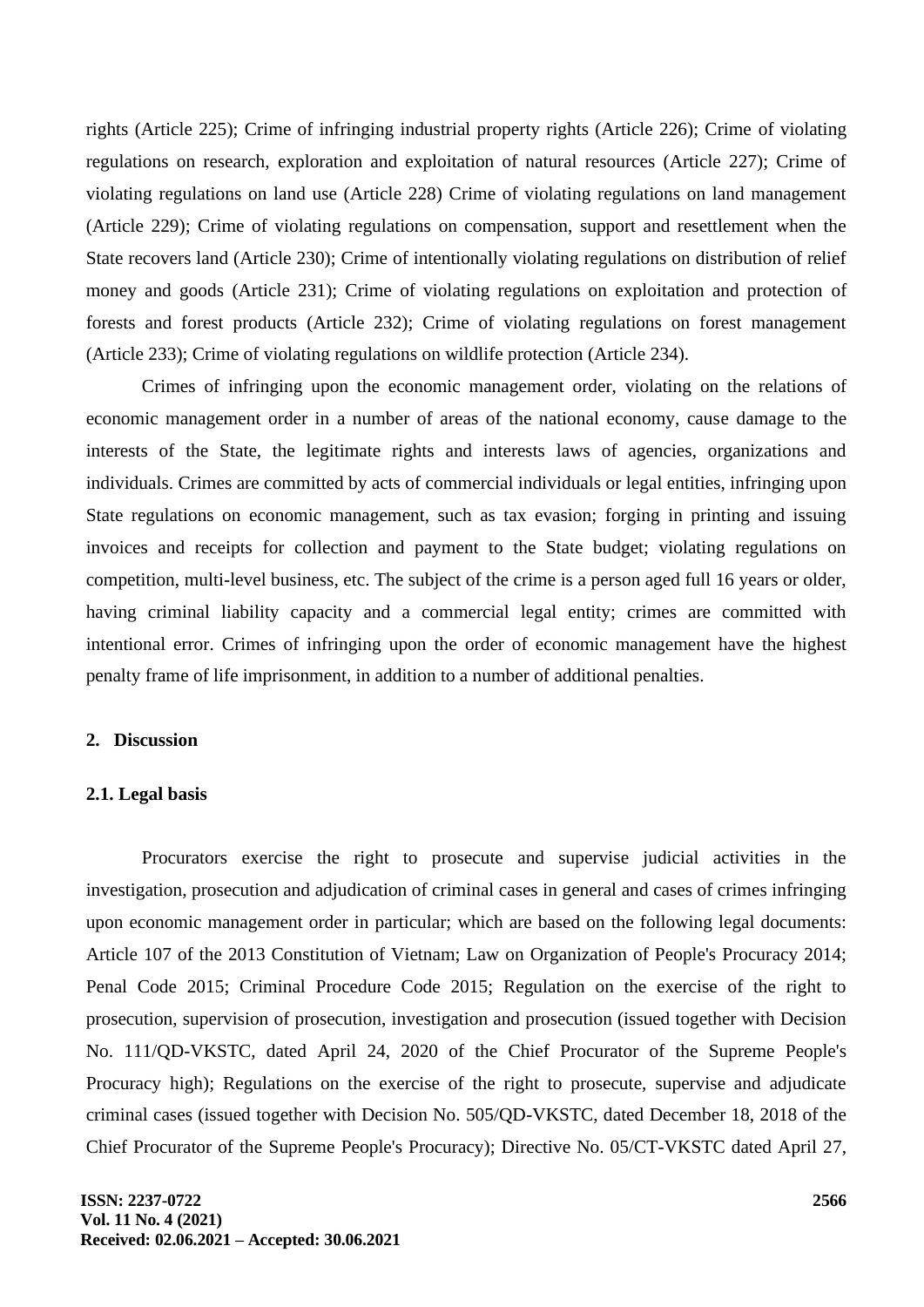2020 of the Procurator General of the Supreme People's Procuracy "On strengthening prosecutorial responsibility in solving criminal cases, meeting the requirements of crime prevention and combat "; and some other text.

# **2.2. Exercising the Right to Prosecute and Supervise Judicial Activities in the Investigation and Prosecution of Crimes Infringing Upon Economic Management Order**

According to the provisions of the 2013 Constitution, the 2014 Law on Organization of the People's Procuracy and the 2015 Criminal Procedure Code, the People's Procuracy exercises the right to prosecute and supervise judicial activities to ensure all legal rights and interests. Criminal acts must be detected, investigated, prosecuted and adjudicated in a timely manner, without causing unjust, wrong, or omission of criminals, and at the same time not making innocent people unjust. The investigation stage of criminal cases on crimes infringing upon economic management order begins when the investigating agency issues a decision to prosecute the case and prosecute the accused. Direct procedure-conducting persons are investigators, responsible for conducting procedural activities in accordance with law to clarify all circumstances of crimes, identify offenders for prosecution, investigation and prosecution. After issuing a decision to prosecute the case and prosecute the accused, the investigating agency shall transfer the decision and all the documents to the Procuracy to exercise the right to prosecute and supervise the prosecution of the case. prosecute the accused and investigate (Tran Cong Phan, 2016). In the exercise of the right to prosecution and investigation, it is necessary to accurately evaluate each case, ensure that all criminal acts and offenders are detected, prosecuted, investigated, prosecuted and tried. promptly, strictly, with the right person, at the right crime, in accordance with the law, not unjustly offending innocent people, not ignoring criminals and offenders (Le Xuan Hai, 2020). Within 03 days according to the provisions of the Criminal Procedure Code, the procurator representing the Procuracy must study the dossier, check the groundability and legitimacy of the decision to prosecute the case. criminal proceedings, prosecution of the accused, procedural activities of investigators in the prosecution of the case and the prosecution of the accused. After studying the file, the procurator evaluates the evidence, reports to the Leader of the Procuracy (Procurator, Deputy Director) to decide to approve or cancel or change the decision to prosecute the case or prosecute the case. accused. After the Procuracy approves the decision to prosecute the accused, the investigating body shall take investigation measures to clarify the contents of the case. During the investigation process, the investigating agency must clarify the contents of the case: Time, crime, consequences of the crime,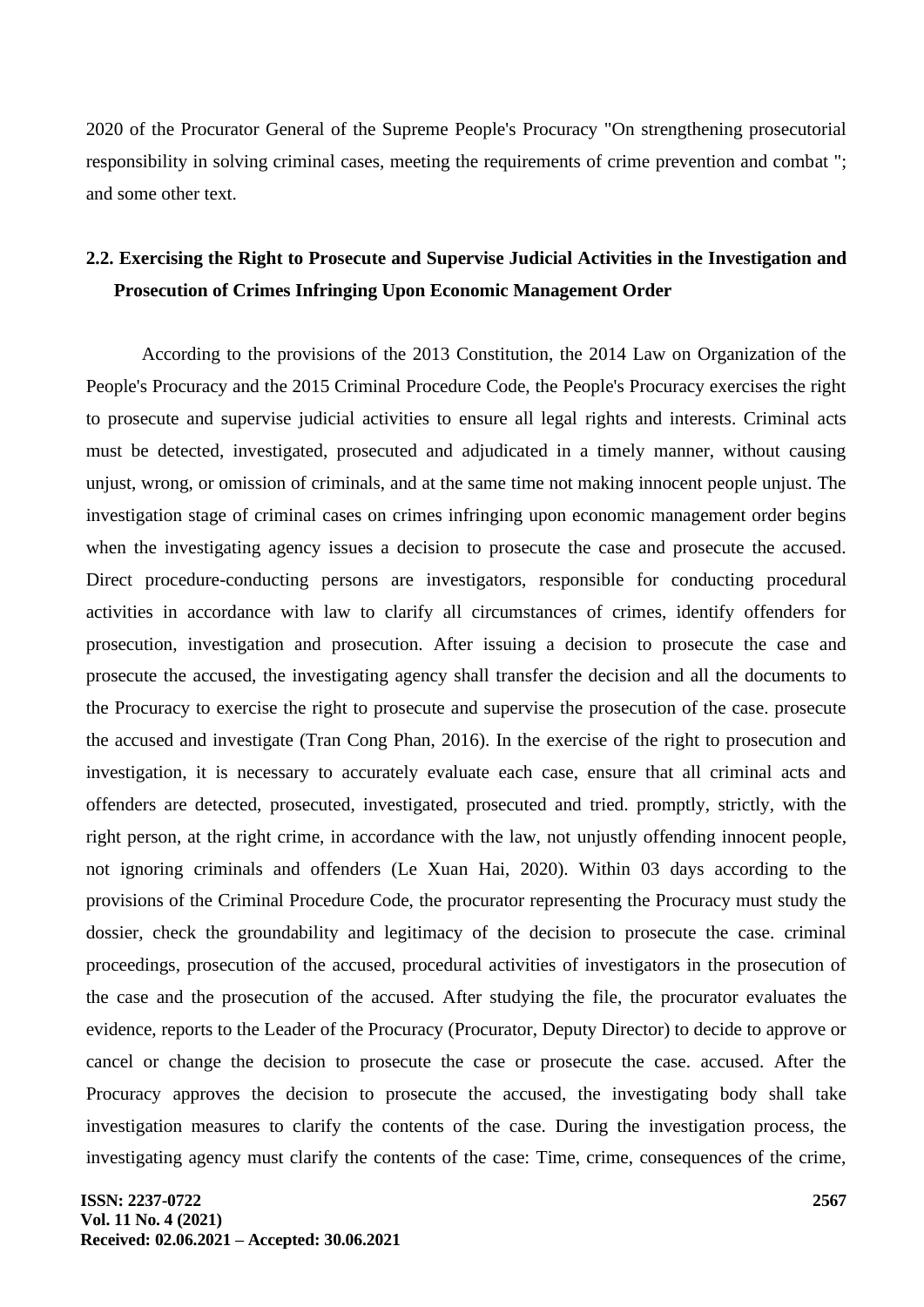identity of the offender or the commercial legal entity committing the crime, other relevant circumstances related to the correct settlement of criminal cases; Gather sufficient evidence to convict as well as exculpatory evidence. For commercial legal entities committing crimes, investigators must determine the time of committing the crime and ending the crime to determine the statute of limitations for criminal prosecution (Nguyen Thanh Mai, Nguyen Thi Hong Van, 2019). At the same time, among the issues that need to be proved, the fault of the legal entity, the fault of the individual who is a member of the commercial legal entity committing a crime is a very important issue to prove (Hoang Hai, 2020). When conducting an investigation, the investigating authority may issue a variety of decisions, such as arrest warrants, custody orders, orders to arrest the accused for temporary detention, decisions to apply other preventive measures, and search warrants. ; decide to extend temporary detention or investigation; decide to solicit the assessment and valuation of assets; decision to suspend the case, to suspend the case... These orders and decisions of the investigating authority must be sent to the procuracies together with the case files so that the procuracies can exercise the right to prosecute and inspect the groundability and legality of the decisions. The procurator must study the records, check the validity and legitimacy of the orders and decisions of the investigating authority, and the procedural activities conducted to report to the leadership of the Procuracy for decision. to approve, disapprove, cancel or change such orders or decisions. When studying the case file, the procurator carefully reads each page of documents, orders and decisions, records the contents of the documents, copies important documents, carefully examines photos, video-clips or other objects. other evidence to determine the incriminating evidence and also evidence that can exclude criminal responsibility for the accused; other circumstances related to the correct settlement of the case.

The procurator studies and examines the following documents, documents and evidences: A written request for consideration and approval of the decision to prosecute the accused; The decision to prosecute the case; The decision to prosecute the accused. Documents used as a basis for prosecution of the accused such as: denunciations, crime reports, petitions for prosecution of agencies, organizations and individuals; documents collected by the investigating authority when conducting inspection, verification and investigation measures; assessment conclusions, property valuation conclusions (if any); minutes and results of mutual legal assistance; minutes of testimonies of victims, witnesses, persons with related interests and obligations; minutes of interrogation of the accused; Extract and copy the administrative sanctioning decision (if any), the court's decision or judgment (if any).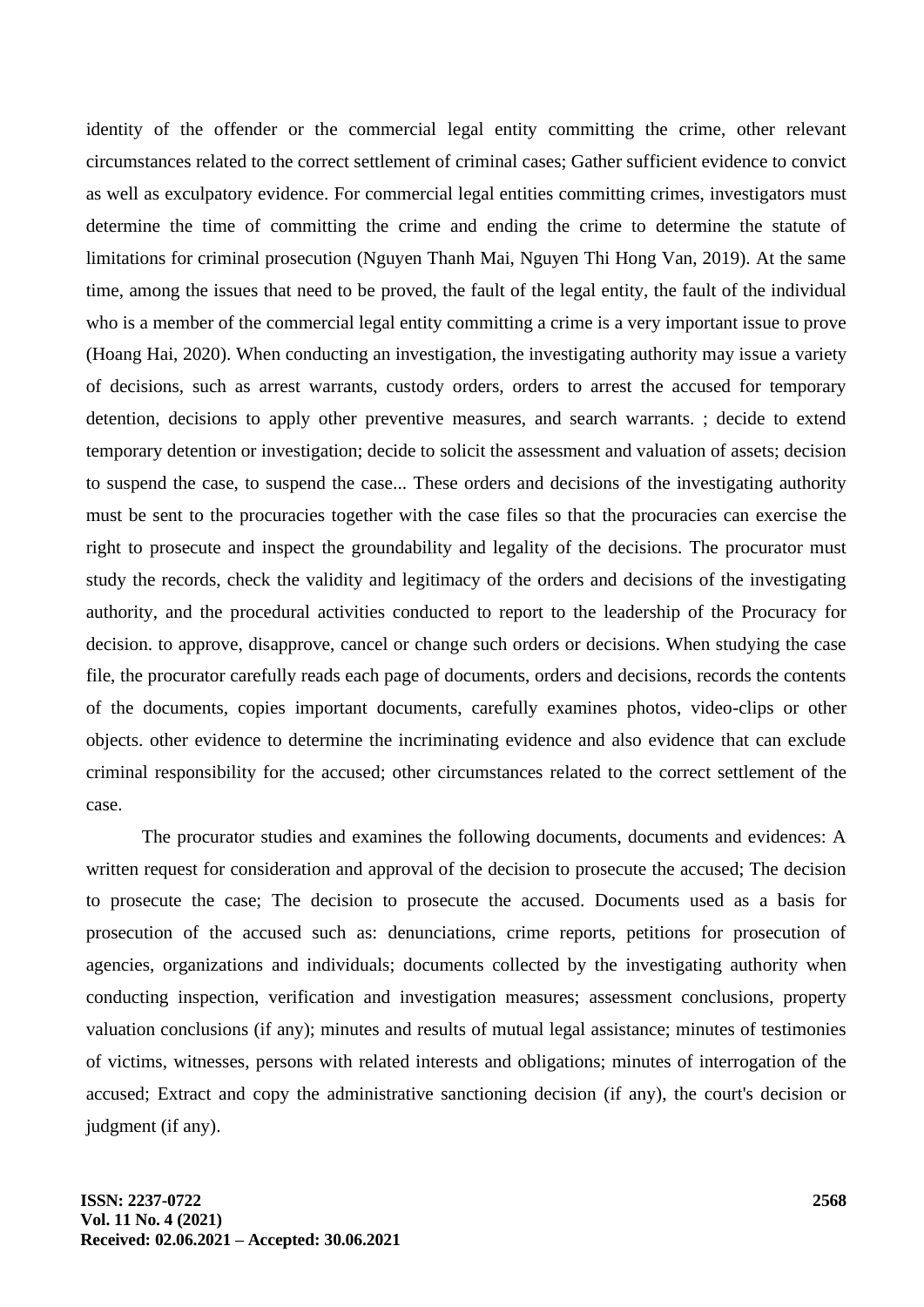Procurators may cooperate with investigators in taking testimonies of the arrested, the accused, witnesses and victims to clarify the grounds for prosecuting the accused, the grounds for temporary detention, the grounds for forcing the accused. sin.

The groundability of the decision to prosecute the case, prosecute the accused, the decisions of the investigating agency is reflected in the fact that the documents in the case file contain evidences for accusations, such as criminal acts. of the accused, motives, purposes, tools, means and tricks of the crime, consequences of the crime, satisfying the requirements of the criminal constituency for infringing upon the economic management order; there is no ground to suspend the case as prescribed in Article 157 of the Criminal Procedure Code, Articles 19 and 26 of the Penal Code. There are grounds to apply the custody or temporary detention measure specified in Article 113, Article 119 of the Criminal Procedure Code,; grounds for search according to the provisions of Articles 192 to 195 of the Criminal Procedure Code, such as having grounds to determine that there are traces of a crime in the person's person, residence or place of work or vehicle, or to rescue victims.... For decisions on temporary suspension or suspension of investigation, there must be grounds for temporary suspension or suspension according to the provisions of Articles 229 and 230 of the Criminal Procedure Code.

The legitimacy of the decision to prosecute the case, prosecute the accused, and other decisions of the investigating agency is reflected in the fact that the decisions are issued in accordance with their competence, such as those made by the heads and deputy heads of the investigating bodies. promulgated investigation; order and procedures for making decisions or conducting investigative activities of investigators, and the time limit for sending decisions to the procuracies, to the accused, victims... custody, detention...; the file does not show that there is a forced confession, use of corporal punishment, or falsification of the case file.

After researching, the procurator evaluates and concludes on the researched contents, the groundability and legitimacy of the decisions, records and reports, and proposes to the leadership of the Procuracy to handle the case as following:

a) If it is found that the decisions or orders of the investigating bodies on crimes of infringing upon the economic management order are grounded and lawful, they shall approve such orders and decisions;

b) If finding that the decision or order of the investigating authority on crimes of infringing upon the economic management order is groundless and illegal, it shall issue a decision not to ratify it or cancel or change those decisions;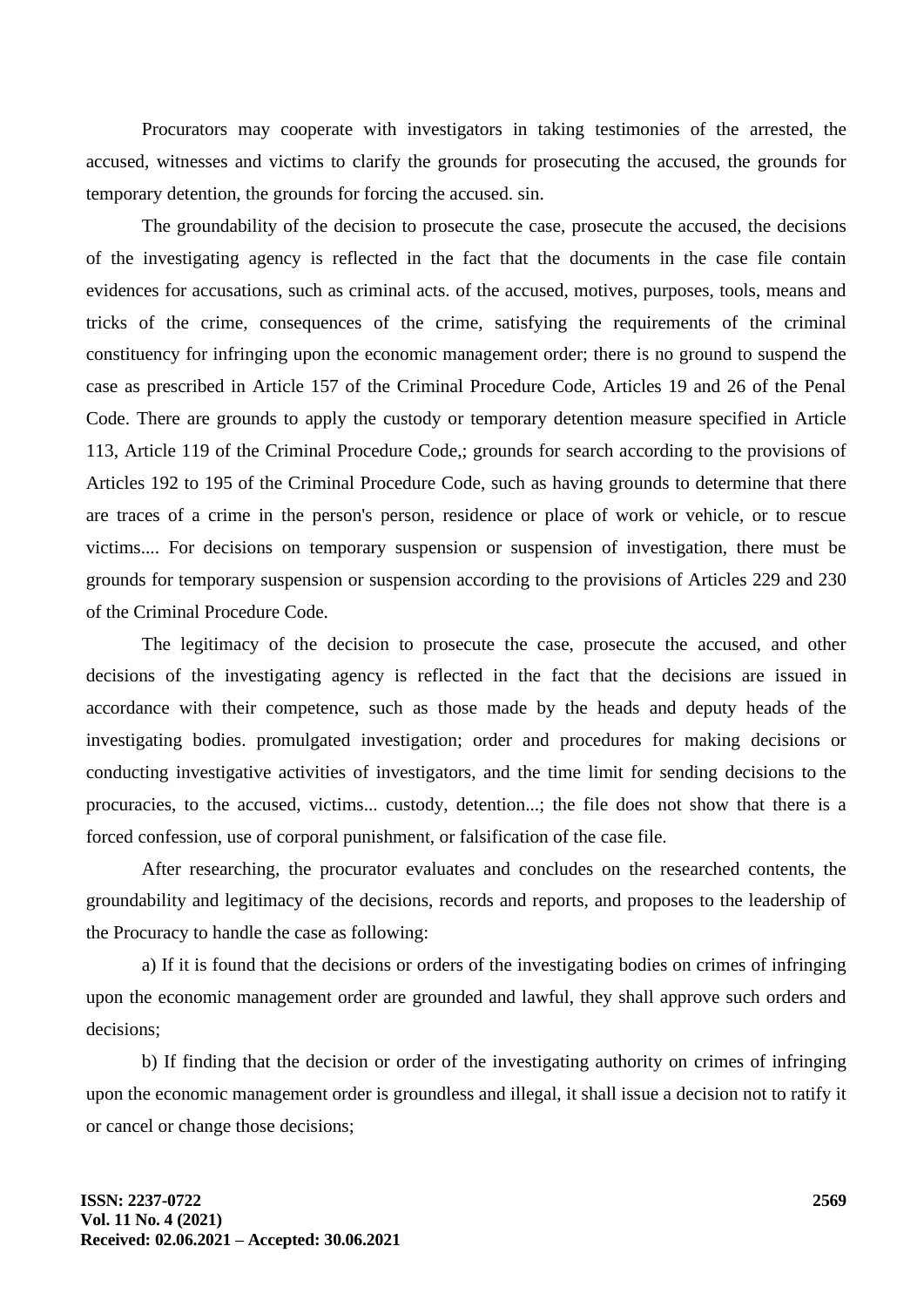c) If the grounds for determining that the accused commit crimes are unclear, request the investigating authority to conduct additional investigative activities to collect more evidences for the consideration and approval of decisions;

d) If it is found that in addition to the accused (individuals or commercial legal entities) who have been prosecuted, there are other people or legal entities who have committed criminal acts in the case but have not yet been prosecuted, not yet applied. If the investigating authority fails to take preventive measures, the Procuracy shall issue a written request to the investigating authority to issue a decision to prosecute the accused, to apply appropriate preventive measures, to decide to search, etc. Currently, the Procuracy directly issues decisions to prosecute the accused and other decisions in accordance with the provisions of the Criminal Procedure Code.

Procurators closely supervise the observance of the law in investigative activities to ensure that investigation activities comply with the provisions of the law on competence, order, procedures, time limits and security to ensure progress of investigation, do not allow wrongful prosecution, detention or omission of criminals. At the same time, there should be no situation where investigators force confessions, use corporal punishment or falsify case files for personal motives or self-interest. The prosecutor always closely follows the investigation process, promptly issues an investigation request for the investigator to perform in order to quickly clarify the contents of the case. The purpose of making an investigation request is "to clarify criminals and offenders" (Nguyen Cao Cuong, 2019). When detecting a violation of the law by the investigating agency or investigator, the Procurator resolutely requests the termination or reports it to the Institute's leadership to request termination, remedy or take appropriate handling measures according to regulations of the law, such as annulling illegal decisions, strictly handling investigators who commit illegal or criminal acts.

At the end of the investigation period, the investigating agency shall issue an investigation conclusion and propose the prosecution to the Procuracy with all the case files. The procurator shall continue to study the file within the statutory time limit to re-check the legitimacy and legitimacy of the decisions and procedural activities of the investigating bodies and investigators. Prosecutors need to have good skills in synthesizing and evaluating evidence, thereby deciding to use evidence in fighting crime (Nguyen Thanh Mai, 2018). At the end of the prosecution period, if it is determined that the prosecution and investigation are grounded and in accordance with the law, the procurator shall request the leader of the Procuracy to issue an indictment to prosecute the accused before the court for trial.. In order to ensure the prosecution of the right person and the right crime, the procurator should directly conduct a number of investigative activities such as interrogating the accused, taking testimonies of victims and witnesses to strengthen the incriminating evidence and as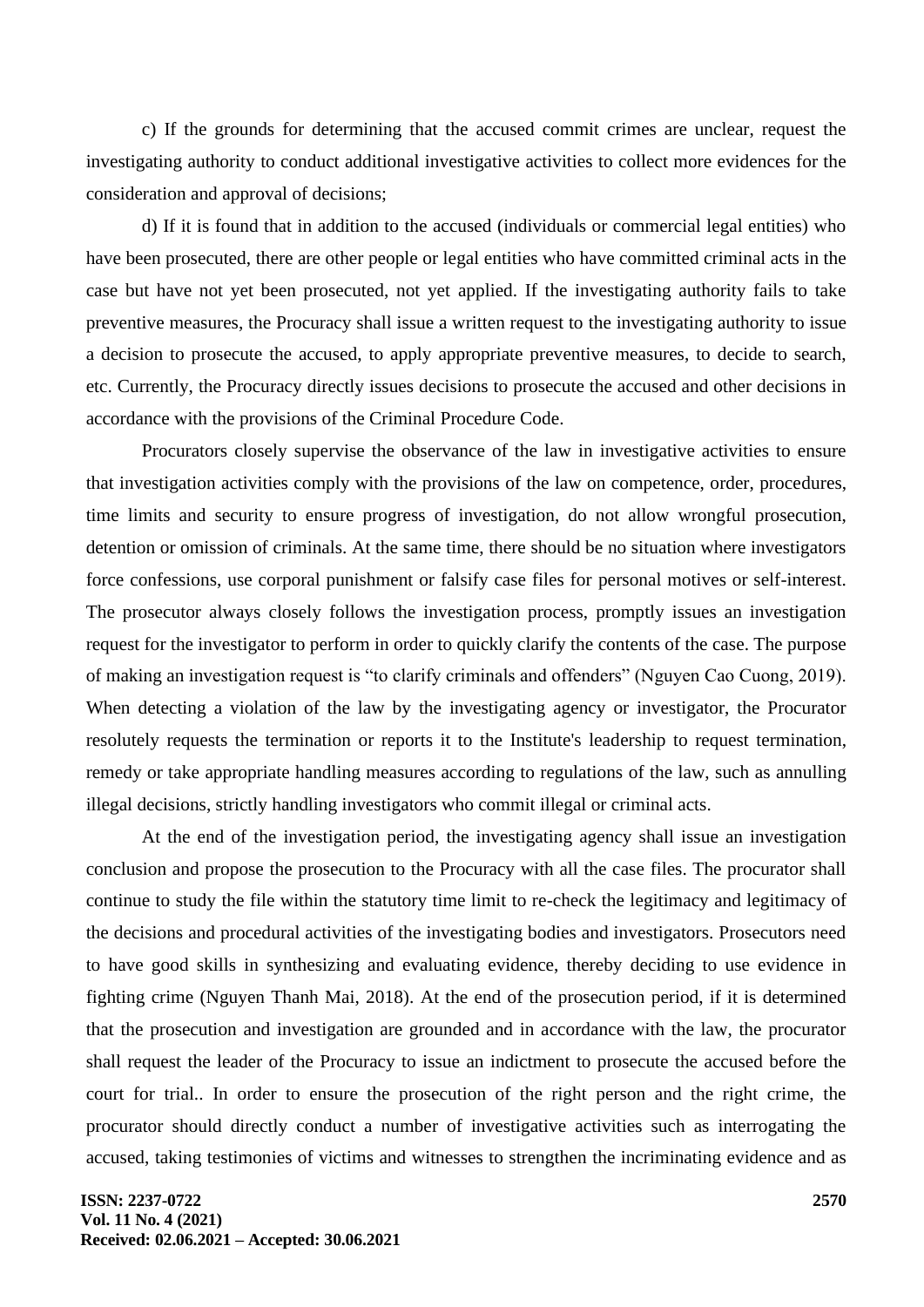to check and re-evaluate the survey results conducted by the enumerator (Hoang Anh Tuyen – Pham Thi Thuy Linh, 2020).

Following are the procurator's skills when exercising the right to prosecute, supervise, investigate, prosecute and adjudicate a number of crimes in the group of crimes of infringing upon economic management order:

• For the crime of tax evasion: The crime of tax evasion (Article 200 of the Penal Code), there are regulations on quantification as a basis for criminal prosecution or prosecution with an amount of tax evasion of 100,000,000 VND or more., or the amount of tax evasion is less than VND 100,000,000 but has been administratively sanctioned for tax evasion or has been convicted for this crime or for one of the crimes specified in Articles 188, 189, 190, 191, 192, 193, 194, 195, 196, 202, 250, 251, 253, 254, 304, 305, 306, 309 and 311 of the Penal Code, who have not yet had their criminal records cleared but continue to commit them, shall be liable to bear the penalty. criminal responsibility.

Therefore, if in a case the amount of tax evasion is less than VND 100,000,000, the procurator should check whether the file shows that the tax evader has been administratively sanctioned or has been convicted of tax evasion. the aforesaid crimes and have not yet been expunged; has expired to be considered as not yet administratively sanctioned. The procurator must carefully study the dossier to consider the commercial legal entities, which acts the accused have committed to evade taxes specified at Points a to i, Clause 1, Article 200 of the Penal Code (9 acts of criminal law). vi) to consolidate evidence and prove the crime. In order to have a basis to determine how much tax evasion is, the investigating authority must issue a decision to solicit expertise to assess the tax evasion corporate or individual. In all cases, if there is any doubt about the supporting documents, the procurator must request the local Tax Departments to verify and reply in writing, because tax records, invoices, and accounting documents are very important. In complicated cases, if necessary, tax officials can be consulted directly on related issues.

Procurators need to ask the investigating agency to clarify the tax evasion tricks of individuals and businesses: Income tax evasion tricks of businesses are often outside the accounting system of the basic construction units to evade corporate income tax and value added tax, or put unreasonable and illegal expenses in to increase costs, reduce interest, thus reducing the amount of income tax payable. When the tax authorities can prove that the basic construction works are left out of the books, they will apply the evaded tax amount according to the normative tax rate to determine, while eliminating illegal and unreasonable expenses is difficult because The current state of using invoices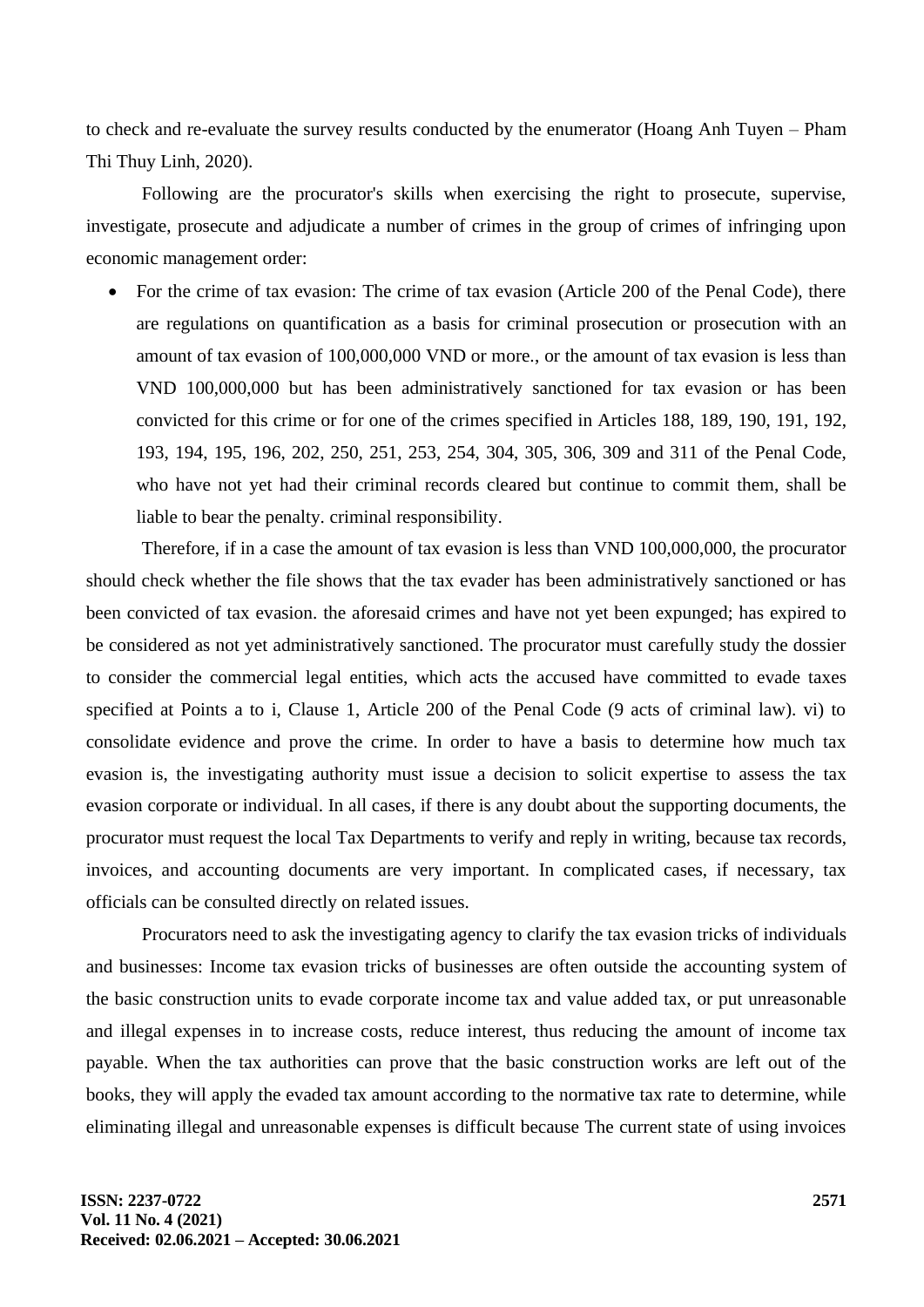is still inadequate, and the cost norms prescribed by the State also contain many contents that are not close to reality. There are 5 types of acts of appropriating value added tax as follows:

The first type: Legal entity or individual who completely signs a contract and buys false invoices, has no goods, makes fake receipts and payments, then colludes with Customs to make false export declarations. Thereby, giving goods sale and purchase contracts, value-added invoices to make fake records, apply for tax refund, withdraw money to share.

The second type: Legal entities and individuals have real exported goods, but in the total export sales, there is a part of fake goods, but have colluded with Customs to export a certain amount of goods, this quantity is also included in the file to apply for tax refund, appropriate tax refund.

The third type: A legal entity or individual declares an increase in the purchase price of the input in the tax invoice to increase sales in order to receive a value-added tax refund more than the prescribed amount.

The fourth type: Legal entities or individuals who do not have goods for sale or export, but closely collude with Customs and many other enterprises to hire or borrow exported goods to compile export dossiers according to official procedures applying for value-added tax refund to appropriate.

The fifth type: Legal entities or individuals that sign contracts for the sale and purchase of exported goods transported at sea, after issuing a float, do not sell pirated goods to foreign businessmen, avoiding export tax. Then take the purchase value-added invoice to declare the number of input goods to evade tax.

The procurator must request the local Tax Departments to verify their answers on the input tax payment situation and the activities of enterprises selling short goods to the tax refund unit. In fact, in the cases investigated and prosecuted, up to 80% of input short-selling units are enterprises. Private companies, joint-stock companies set up not for business but only for legal entities to sign. The contract of selling fake invoices legalizes the documents for the tax refund procedure unit to enjoy a certain percentage, so they do not pay tax to the local tax department, usually they sell the invoice and run away, some units have paid but only a very small percentage.

For the crime of illegally printing, issuing, trading in invoices and receipts for payment to the State budget according to Article 203 of the Penal Code, the procurator requires investigators to clearly identify the following acts: Illegal printing invoices and receipts for state budget collection, is the act of self-printing invoices or creating e-invoices when the conditions are not met, or the contents are incorrect or incomplete as prescribed by law; Illegally issuing invoices and receipts for collection and payment to the state budget is the act of making an incomplete release notice; failing to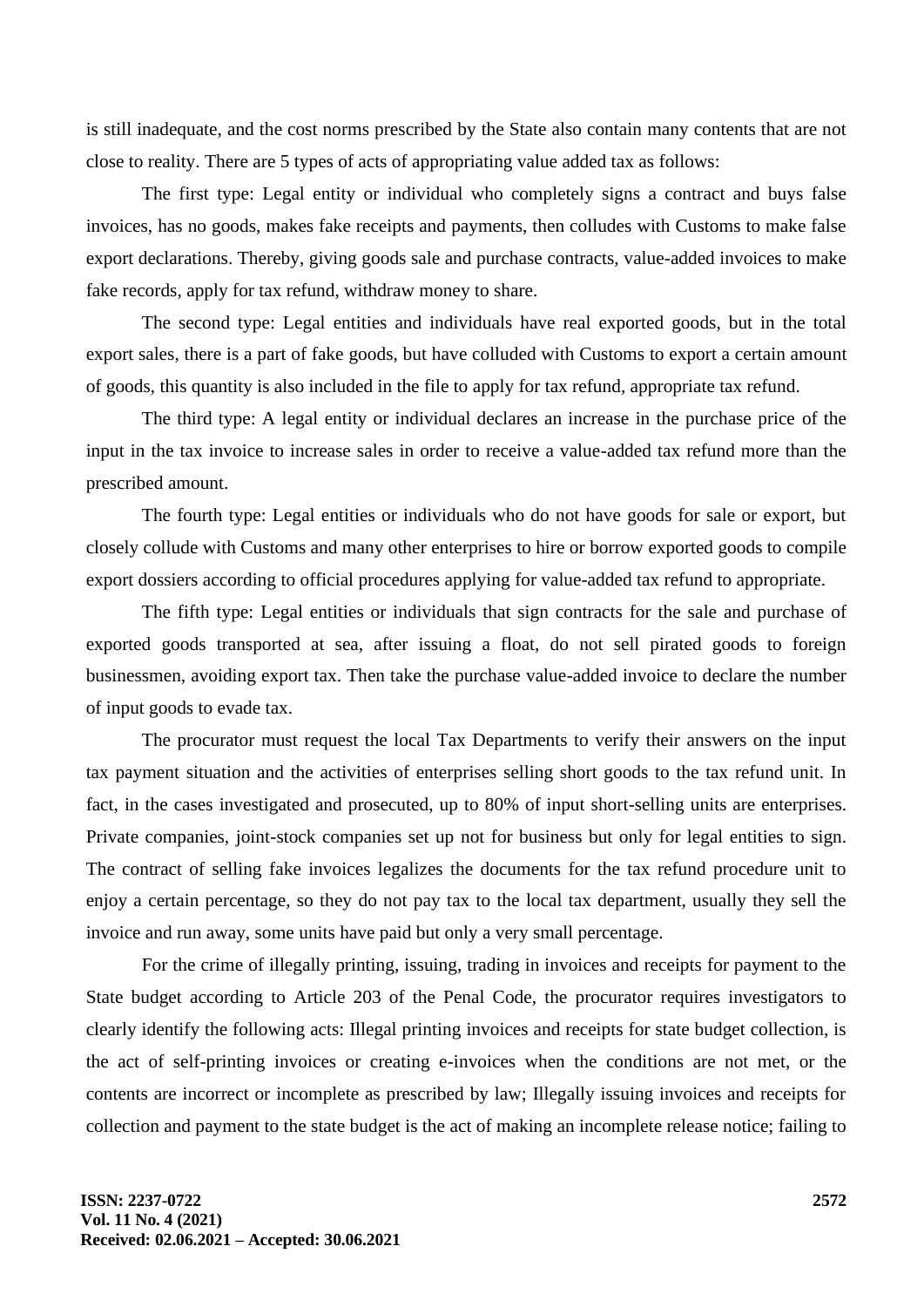send or post up the invoice issuance notice in accordance with regulations; Illegally trading in invoices and receipts for state budget payment, including the following acts:

+ Purchase and sale of invoices without content or with incomplete or inaccurate content as prescribed;

+ Buy and sell invoices with their contents written on, but without accompanying goods or services;

+ Buy and sell fake invoices, invalid invoices, expired invoices, invoices from other business and service establishments to legalize purchased goods or services. to customers when selling goods and services;

+ Buy, sell, use invoices with differences in value of goods and services between copies of the invoice.

The crime of illegally printing, issuing, trading in invoices and receipts for State budget collection and payment only constitutes a crime when the invoices and receipts for payment to the state budget are in the form of embryos from 50 numbers to less than 100 numbers, or applications and vouchers with contents from 10 to less than 30 numbers or illegally profiting from VND 30,000,000. Crimes are committed by individuals and commercial entities.

For the crime of violating regulations on banking activities and other activities related to banking activities as prescribed in Article 206 of the Penal Code, the procurator should request the investigator to clearly define the methods and procedures. crime section. The tricks of the offenders in this crime are often acts of taking advantage of public positions, powers and duties (primarily credit officers) to create fake documents and records. short savings, fake gold as collateral, then appropriate property; forge signatures of depositing customers to appropriate property; collect debt but do not enter the fund and appropriate it; make a false loan application; fail to appraise or knowingly misappreciate the mortgaged property; inflated the value of collateral to appropriate the bank's assets (Pham Minh Tuyen, 2019). The group of behaviors of the subjects who are the bank's customers is usually faking loan documents or making fake payment orders to bring to the bank to request money transfer and appropriate (Nguyen Quang Thanh, 2020).

During the investigation and prosecution process, the procurator should require the investigator to fully implement investigative measures to collect both incriminating evidence and exculpatory evidence. Important investigation measures need to be taken such as: inspection to identify fake invoices and documents; identify individuals or legal entities that have specific acts of illegally printing, issuing, trading in invoices and receipts for collection and payment to the State budget; Are you an accomplice in the case? If they are accomplices, it must be determined that there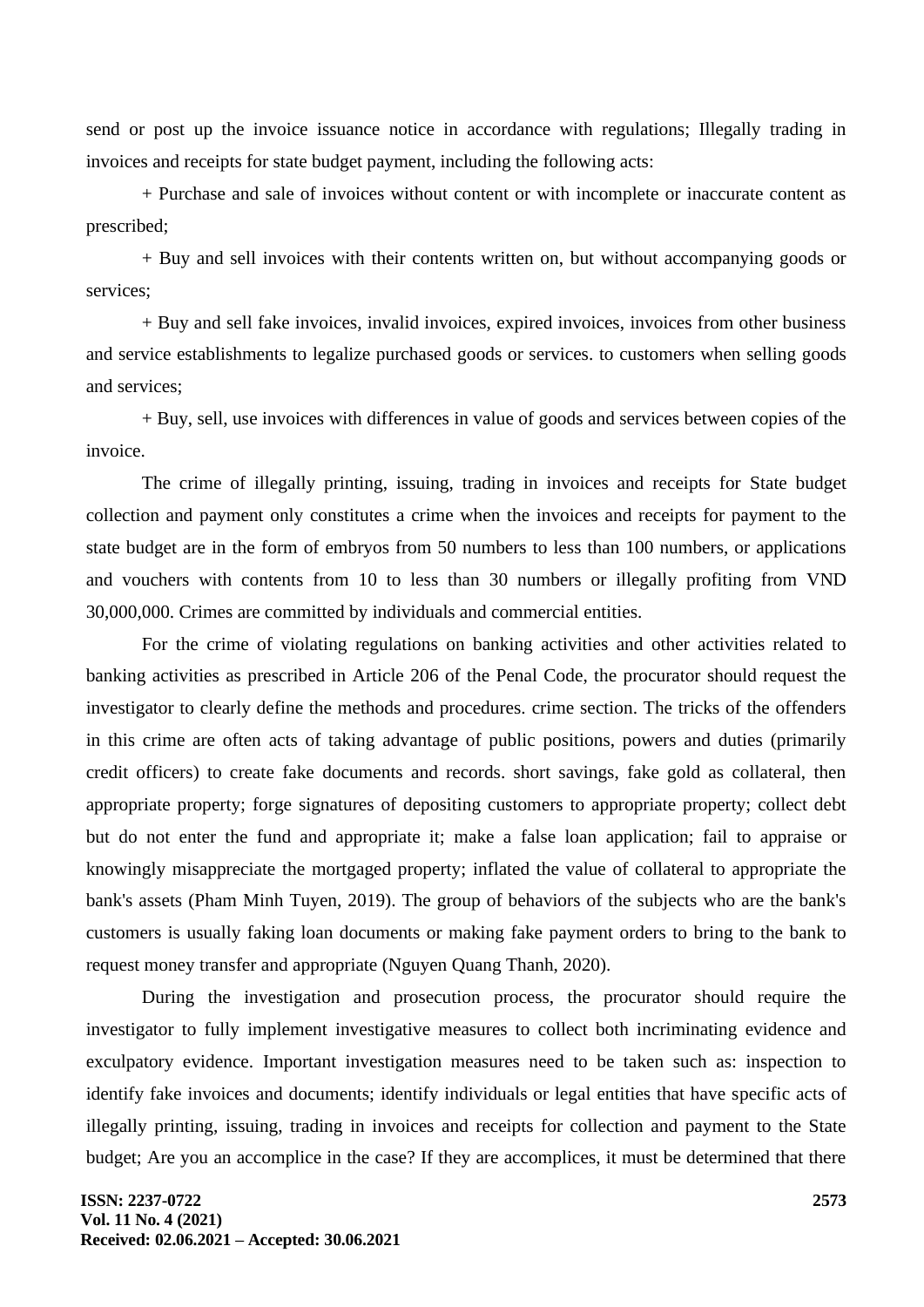is close collusion between the offenders to prosecute them for penal liability according to the provisions of Clause 2, Article 230 of the Penal Code on the circumstances of "organized crime" or other circumstances. other aggravating frameworks.

For a commercial legal entity committing a crime, the Procurator should ask the investigator to clarify the criminal act of the legal entity, which is reflected in the behavior of an individual such as the Director, the Chairman of the Board of Directors or other persons who have committed a crime; duties and powers in the legal entity. At the same time, when examining the criminal liability of a legal person, it is necessary to consider the criminal prosecution of individuals to ensure comprehensiveness and thoroughness, not to let the crime slip.

Cases of tax evasion, crime of printing, issuing, trading invoices and receipts for payment to the state budget, crimes of violating regulations on banking activities, and other activities related to banking activities also like other crimes in the group of crimes of infringing upon economic management order. They are often complicated cases, so when exercising the right to prosecute and supervise judicial activities during investigation and prosecution, they must regularly inspect them closely, monitor investigation activities, promptly issue investigation requests in order to quickly clarify crimes and offenders; promptly study dossiers, propose to approve or disapprove, cancel decisions and orders of investigating bodies. Procurators must promptly detect violations of the law by investigating bodies and investigators in order to request termination, remedy or handling of violations, and ensure that the prosecution, investigation and prosecution comply with regulations of the law, not allowing wrongdoing or omission of crimes.

# **2.3. Exercising the Right to Prosecute and Supervise Judicial Activities in Adjudicating Cases Infringing Upon Economic Management Order**

When exercising the right to prosecute and supervise judicial activities in the adjudication of cases infringing upon the economic management order, the procurator shall announce the indictment, prosecute and argue, and at the same time supervise the compliance with the law of the Court, the participants in the proceedings.

Interrogation of the accused: The procurator examines the accused about the evidences, documents and objects related to the defendant's crime, such as the criminal acts, the consequences of the crime, tools, means, etc. criminal tricks; the role of each defendant in the case; clarifying the aggravating and mitigating circumstances of the criminal liability to properly determine the crime and punishment, on that basis to defend the prosecution and accusation point of view of the Procuracy. If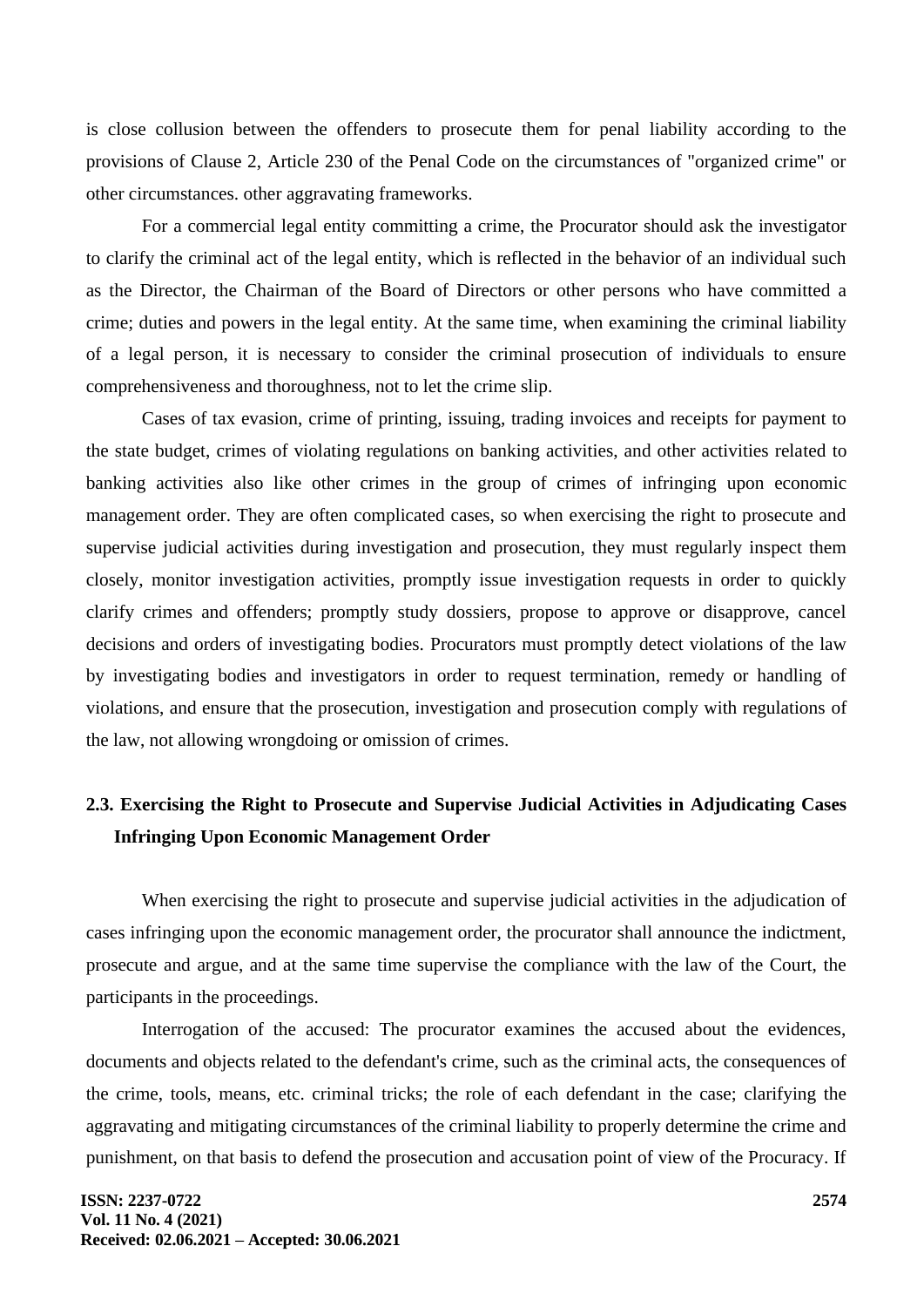the defendant's testimony contradicts the testimonies at the investigating agency or at the firstinstance court hearing, the defendant shall be requested to clearly state the reasons for such inconsistency as a basis for consideration and assessment of the truthfulness, objectivity in the defendant's testimony. If the defendant fails to testify or the testimonies contain contradictions, the procurator shall request the trial panel to disclose the testimonies during the investigation and prosecution. When the accused or other procedure participants present new evidences, documents and objects at the court hearing, the procurator shall examine and question the origin and content of such evidences, documents and objects in order to conclusions on the legitimacy and groundedness of evidences, documents and objects. In case there are not enough grounds to conclude that such new evidences, documents and objects may change the contents and nature of the case, the procurator shall request the Trial Panel to postpone the court session so that the investigating agency can continue with the investigation verification and conclusion. In particular, the procurator should examine and clarify the appropriated amount and where it is hidden to take measures to recover and remit it to the State budget (Hoang Anh Tuyen - Nguyen Thi Thuy Linh, 2020). When interrogating the accused, the procurator must ask clear, concise and understandable questions and must be directly related to the elucidation of the contents of the case and relevant circumstances. The attitude of the Procurator must be calm, not completely dependent on the outline of the interrogation, but must be flexible, proactive and quick to ask appropriate questions according to the developments of the trial.

In addition, the procurator must question victims, witnesses and other procedure participants in order to objectively and comprehensively determine the contents of the case.

At the end of the interrogation, the Procurator presented the impeachment. The prosecutor's impeachment focuses on analyzing and assessing the nature of the danger to society of the accused's criminal acts, the consequences of the crime, the offender's identity, the ability to educate and reform offenders, thereby requesting the Trial Panel to apply the appropriate type and level of punishment and compensation for the accused. After the prosecutor's impeachment, the defendant, the defendant's defense counsel, the victim and other participants in the proceedings expressed their opinions on the prosecutor's point of view on accusations. Defendant and defense counsel present excuses with exoneration content for the accused (Nguyen Van Linh 2021). The practice of first-instance trial of criminal cases shows that, at the trial, the procurator mainly argues with the defendant or the defendant's defense counsel. According to court statistics, from 2009 to the first 6 months of 2019, during the first-instance trial of criminal cases, the number of cases without defense counsels and the defendants defended themselves accounted for a similar proportion relatively high (from 89.6% to 93.7%) (Cao Thi Ngoc Ha, 2020). Procurators debate and respond to objections of the accused,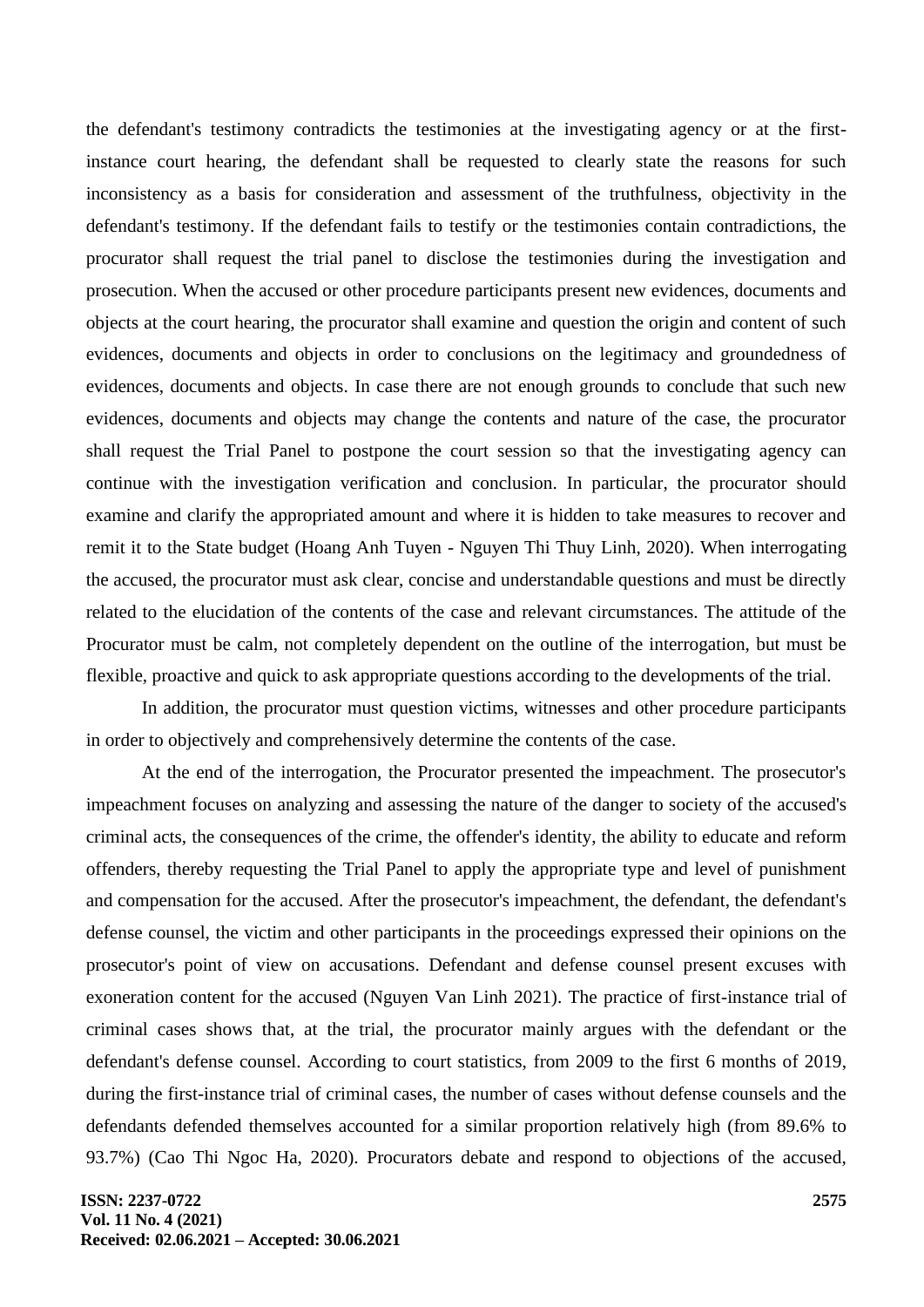defense counsel, victims and other participants in the proceedings to defend the Procuracy's point of view on prosecution and accusation. The conclusion that the accused committed a crime as prescribed by the Penal Code is most clearly shown in the process of objective debate at the trial (Hoang Van Hanh, 2020).

When arguing, the procurator must give his/her arguments to respond to the end of each opinion, i.e. to all requests, suggestions and views made by procedure participants, content of the responses. straight to the point, satisfying their needs to be answered. Procurators need to base themselves on the reasoning of the criminal's composition and the reasoning on evidence to oppose the incorrect opinions of the participants in the argument. During the argument, the procurator should be calm, flexible, and the style and language used when responding must be clear, easy to understand, accurate, concise, straight to the point, affirmative, and critical. The defense must be lively, persuasive, reasonable, and sympathetic on the basis of respecting the objective truth of the case, so that the accused and defense counsel realize that the defendant's criminal act is dangerous for society and the Procuracy's decision to prosecute is the right person, the right crime, and the right law (Le Duc Xuan, 2018). Procurators must respect the defendant's right to defense and the rights of other participants in the proceedings (Mai Dac Bien, 2018). The practice of exercising the right to prosecute at the first-instance trial of a criminal case for crimes of infringing upon economic management order shows that procurators often argue with defendants and defense counsel on the following issues:

- Failing to admit the accused to committing crimes according to the prosecution's indictment and conclusions in the prosecutor's impeachment. In this case, the procurator needs to analyze the reasoning about the criminal composition of the crime that the Procuracy has prosecuted, assess the defendant's behavior, motives, purposes, and consequences of the damage caused. cause-and-effect relationship between behavior and consequences; the relevant evidences collected during the investigation, prosecution and adjudication are sufficient to confirm that the defendant's act is a criminal act specified in the Penal Code that the Procuracy has invoked to prosecute. The reasons given by the defendant and defense counsel to prove that the defendant has not committed a crime are groundless and inconsistent with the provisions of criminal law.
- The defendant, the defense admits that the defendant commits a crime but commits another less serious crime than the one prosecuted by the Procuracy, and proposes to change another lighter crime. In this case, the Procurator, in addition to analyzing the theory of criminal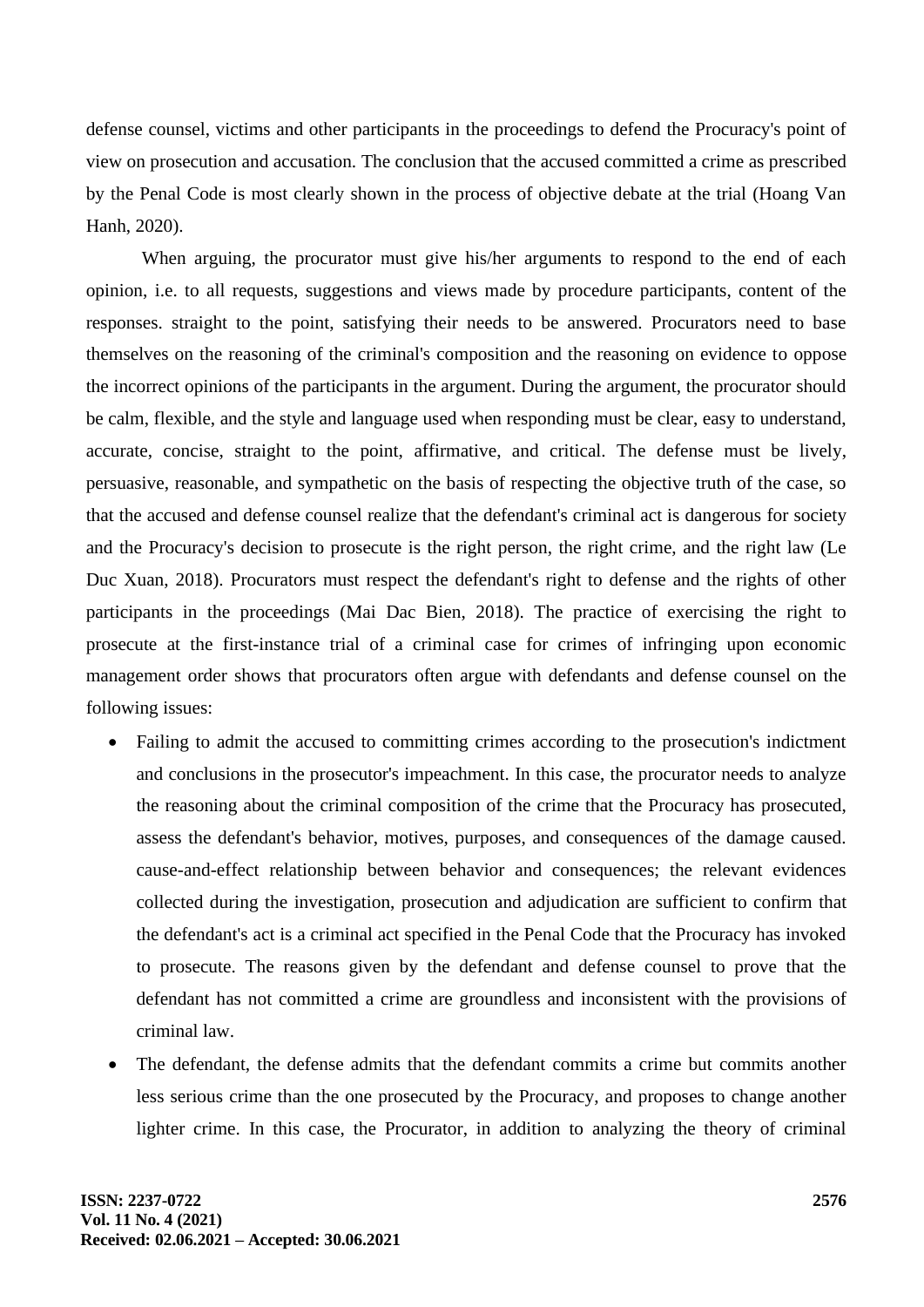constituency of the crime prosecuted by the Procuratorate, also analyzes the theory of criminal constituency of the crime that the defendant, defense counsel, and victim put forward and beat assess the defendant's objective behavior, the consequences and damage, the motive, the purpose of the crime, the cause-and-effect relationship between the act and the consequences... These factors confirm that the defendant's criminal act has committed crimes that the Procuracy has prosecuted, the change of crime at the request of the accused or defense counsel is groundless and does not comply with the provisions of the criminal law.

- Admit that the accused committed a crime in accordance with the law that the Procuracy has prosecuted, but committed another, less serious crime. In this case, the procurator, in addition to analyzing the signs of the crime, also specifically analyzes the defendant's behavior that has caused damage or other circumstances that are the basis for setting the penalty frame such as: damage, the aggravating circumstances are framed to confirm the prosecution of the Procuracy is grounded and in accordance with the law.
- Admitted that the defendant committed the crime according to the crime and terms of the Procuracy prosecuted, but the investigation, prosecution and trial process seriously violated the procedure, so it is recommended that the Trial Panel postpone the trial. court, return the file requesting additional investigation. In this case, the procurator must clearly argue that these violations are specific violations. If there is a violation, the procurator shall evaluate the extent and nature of that violation to determine whether this is a basis for returning the dossier requesting additional investigation or it can be remedied at the court hearing. In case there is a serious violation of procedural procedures that it deems necessary to investigate, clarify, and ensure the objectivity of the case, in cases where the case is returned for additional investigation, the procurator must request The trial panel adjourned the court session and returned the file for additional investigation. In case the defendant believes that during the investigation and prosecution process, investigators and procurators have committed violations such as forced bows or corporal punishment, the procurator may request the Trial Panel to convene Article 1 of this Article. Inspectors and procurators come to court sessions to confront or explain matters related to the denunciation. Accountability of investigators and procurators so that human rights and citizens' rights are effectively guaranteed and protected (Hoang Minh Khoi, 2020)
- Disagree with the type and level of punishment proposed by the Procurator. Defendants and defense counsel often think that the type and level of punishment proposed by the Procuracy's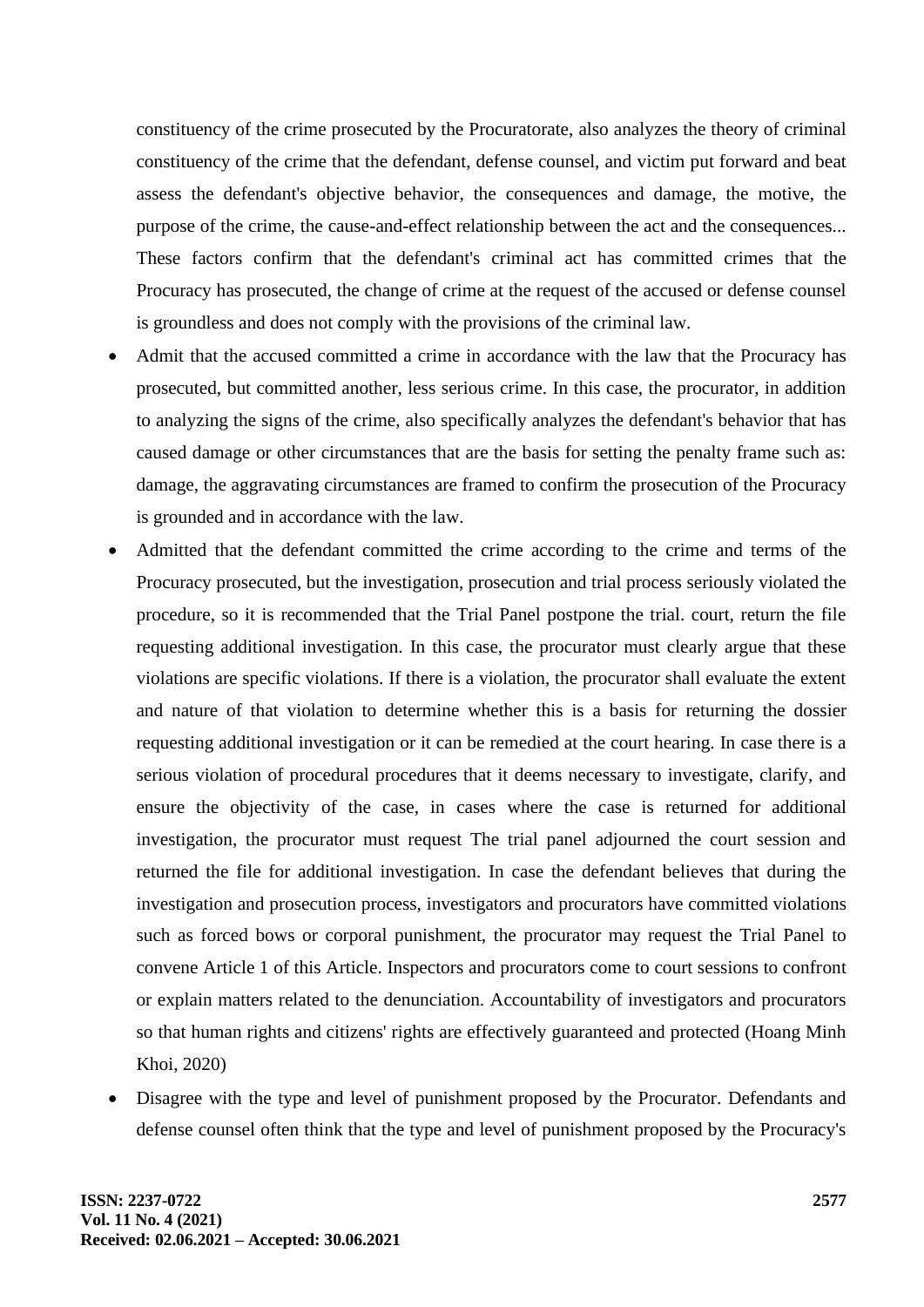representative are too heavy for the defendant, not commensurate with the offense, and inconsistent with the criminal law policy of the defendant. State, need to reduce penalties; In this case, the procurator must respond, analyze and evaluate the nature and degree of danger of the criminal act based on the infringed object, the affected object, the methods and tricks of the crime. vi, form and extent of fault, extent of damage caused, measures and possibility of remedying damage, aggravating and mitigating circumstances of criminal liability, identity and possibility of rehabilitation of the accused report, to conclude and affirm that the type and level of punishment proposed by the procurator are grounded and in accordance with law.

Simultaneously with the exercise of the right to prosecution at the court hearing (interrogation, impeachment, debate), the procurator must also supervise judicial activities at the trial. The procurator supervises the legal compliance of the trial panel and the participants in the proceedings to ensure the court's proper observance of the provisions of law in the adjudication, and that no adjudication occurs unjustly, wrongly or omitted the crime. The procurator shall supervise the composition of the Trial Panel and the presence of procedure participants at the court hearing, the limits of the trial; supervise the procedure for starting the trial, trial and argument procedures; deliberation and sentencing procedures; the application of preventive measures and other decisions of the Trial Panel. In case of detecting violations by the Court in the trial of criminal cases on crimes of infringing upon economic management order, the procurator shall, depending on the nature and extent, request the Court to terminate, remedy or report to the leadership of the Procuracy to issue a protest to the Court.

#### **3. Results and Recommendations**

Over the years, the Procurator has well performed the function of exercising the right to prosecute and supervise judicial activities in investigating, prosecuting and adjudicating cases of infringing upon economic management order. That result has contributed positively to maintaining political security, social order and safety, protecting the interests of the State, and the legitimate rights and interests of agencies, organizations and individuals. According to statistics of the Supreme People's Procuracy, from January 2015 to May 2021 nationwide, the Investigation Agency prosecuted 11,316 cases/ 17,708 defendants for crimes of infringing on administrative order. economic logic. In which, the Investigation Agency proposed the Procuracy to prosecute 8442 cases/15,355 defendants. The Procuracy prosecuted 8244 security cases/15038 defendants; The court has tried 7637 cases/13865 defendants.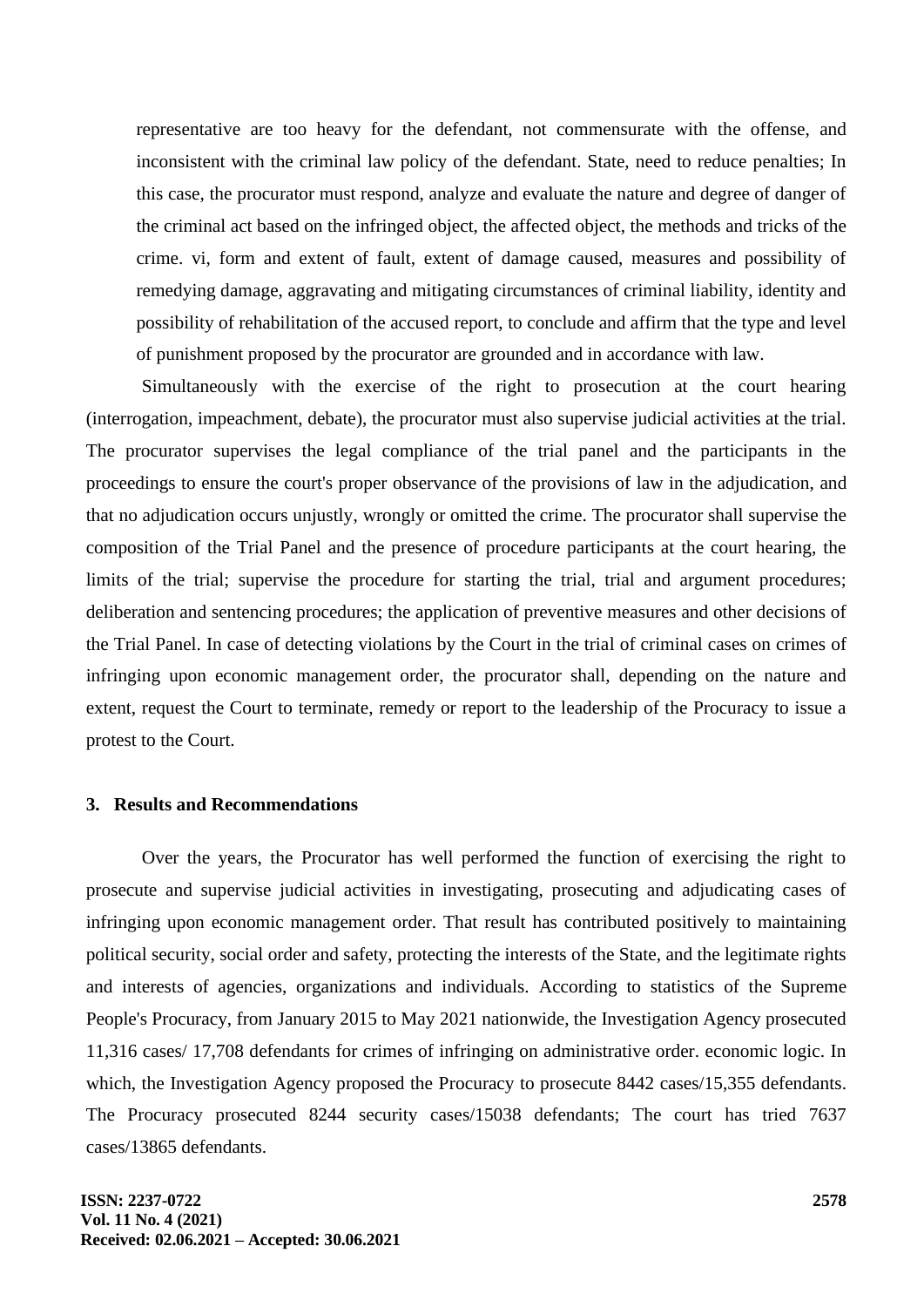Although there have been many good results, there are still limitations and difficulties such as there are still cases of prosecution, prosecution, wrongful trial or omission of crimes; the status of returning records for additional investigation has not been resolved; The quality of the questioning and debate at the court hearing was not high because some procurators did not prepare well the argument outline, did not anticipate the situations that would arise at the trial, when the argument did not respond to each point. ideas, avoid difficult problems.

In order to overcome the above limitations and difficulties, the author proposes a number of recommendations and solutions to improve the quality of the practice of the right to prosecution, supervision of judicial activities in the investigation, prosecution and trial of criminal cases. Cases of infringing upon the economic management order of procurators are as following:

Firstly, continue to improve the provisions of the law: Law is the basic factor, ensuring the quality of the exercise of the right to prosecution, and supervision of judicial activities in the investigation, prosecution and trial of cases infringing upon the economic management order of the procurator. Therefore, it is necessary to continue to amend and improve the Criminal Code, the Criminal Procedure Code, and the regulations of the Procuracy. Completing procedural regulations in the direction of strengthening the duties and powers of the Procurator during the investigation and prosecution stage, ensuring that the Procurator is more independent when performing his/her functions and duties mine. It is necessary to continue to amend the Criminal Procedure Code in the following direction: The court has no responsibility to prove the crime, but only the duty of trial, the responsibility to prove the crime at the trial belongs to the procurator. Therefore, it is necessary to amend Articles 307, 309, 310, and 311 of the Criminal Procedure Code so that the Trial Panel does not participate in questioning and proving the crime at the trial.

Second, strengthen the work of training and fostering to improve the professional qualifications and capacity, political qualities, professional ethics and sense of responsibility of the Procurator: The Procuracy sector needs to strengthen the training and re-training of the procurator team in legal knowledge, professional skills to practice prosecution rights, supervision of judicial activities in general, and in-depth skills in dealing with criminal matters. cases of infringing upon economic management order; foster interrogation and litigation skills at criminal court hearings; regularly draw experience in the exercise of the right to prosecution and supervision of judicial activities at the trial. Education to improve moral quality and political bravery for the procurator team, always uphold the spirit of fighting against crime to protect the State, society, human rights and citizens' rights.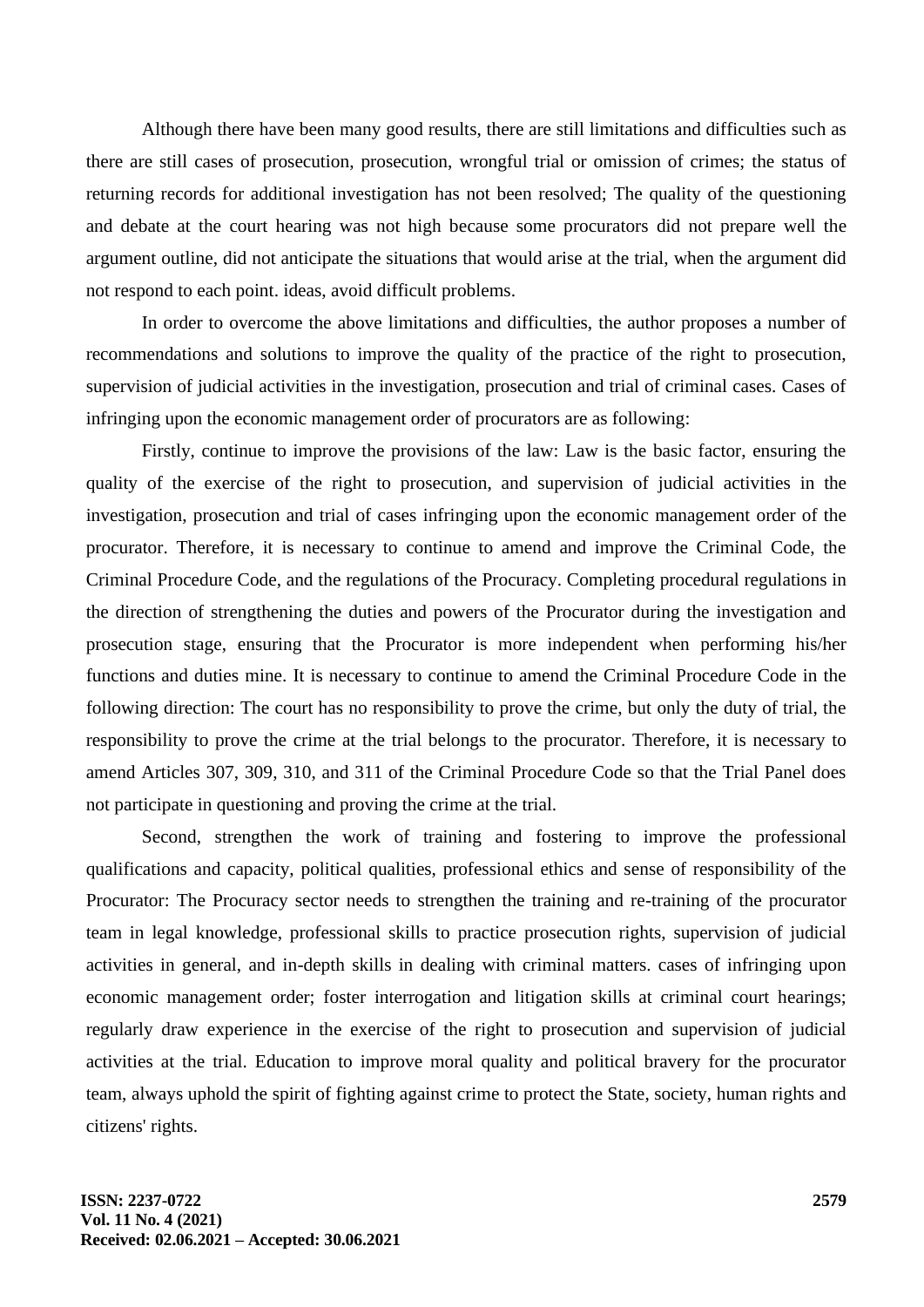Third, ensure appropriate facilities and treatment regime for Procurators to exercise the right to prosecute and supervise judicial activities: The State has increased investment in necessary facilities such as working offices, working equipment, technical means, and at the same time ensure the salary and allowance regime for the team of procurators.

### **4. Conclusion**

Exercising the right to prosecute and supervise judicial activities in cases of infringing upon the economic management order is extremely important in criminal proceedings, It ensures the prosecution and prosecution of the Procuracy, supervise the whole process of settling the case in a grounded and lawful manner; ensure the rapid detection of crimes, timely investigate and clarify crimes and offenders. During the trial period, on the basis of questioning and public debate, democracy, the contents of the case are clarified; the accused, defendants and defense counsels are made public; democracy gives defense opinions, clears their guilt, argues equally with the Prosecutor and other participants in the proceedings. Victims, defenders of the litigants' legitimate rights and interests, victims may participate in the protection of their legitimate rights and interests that have been infringed upon by criminals. The results of the litigation help the Trial Panel to make its correct judgment, to proceed the prosecution, investigation, prosecution to eliminate wrongful trial, wrongful trial or omission of the crime. Well perform in the function of exercising the right to prosecute and supervise judicial activities in cases of infringing upon the economic management order, contributing to well perform the functions and tasks of the Procuracy. Thereby, maintaining security, political order and social security, ensuring the interests of the State, the lawful rights and interests of agencies, organizations and individuals, especially the accused and defendants.

#### **References**

A textbook on skills of judges, prosecutors and lawyers in solving criminal cases; Judicial Academy; Judicial Publishing House; 2017;

Cao Thi Ngoc Ha, *"Practical exercise of the accused's right to defense and complete solutions"*; Journal of Legal Profession (Judicial Academy), No. 05/2020; pages 44-51;

Code of conduct of procurators at court hearings and meetings (Issued together with Decision No. 46/QD-VKSTC dated May 20, 2017 of the Chief Procurator of the Supreme People's Procuracy);

Criminal Procedure Code of the Socialist Republic of Vietnam 2015;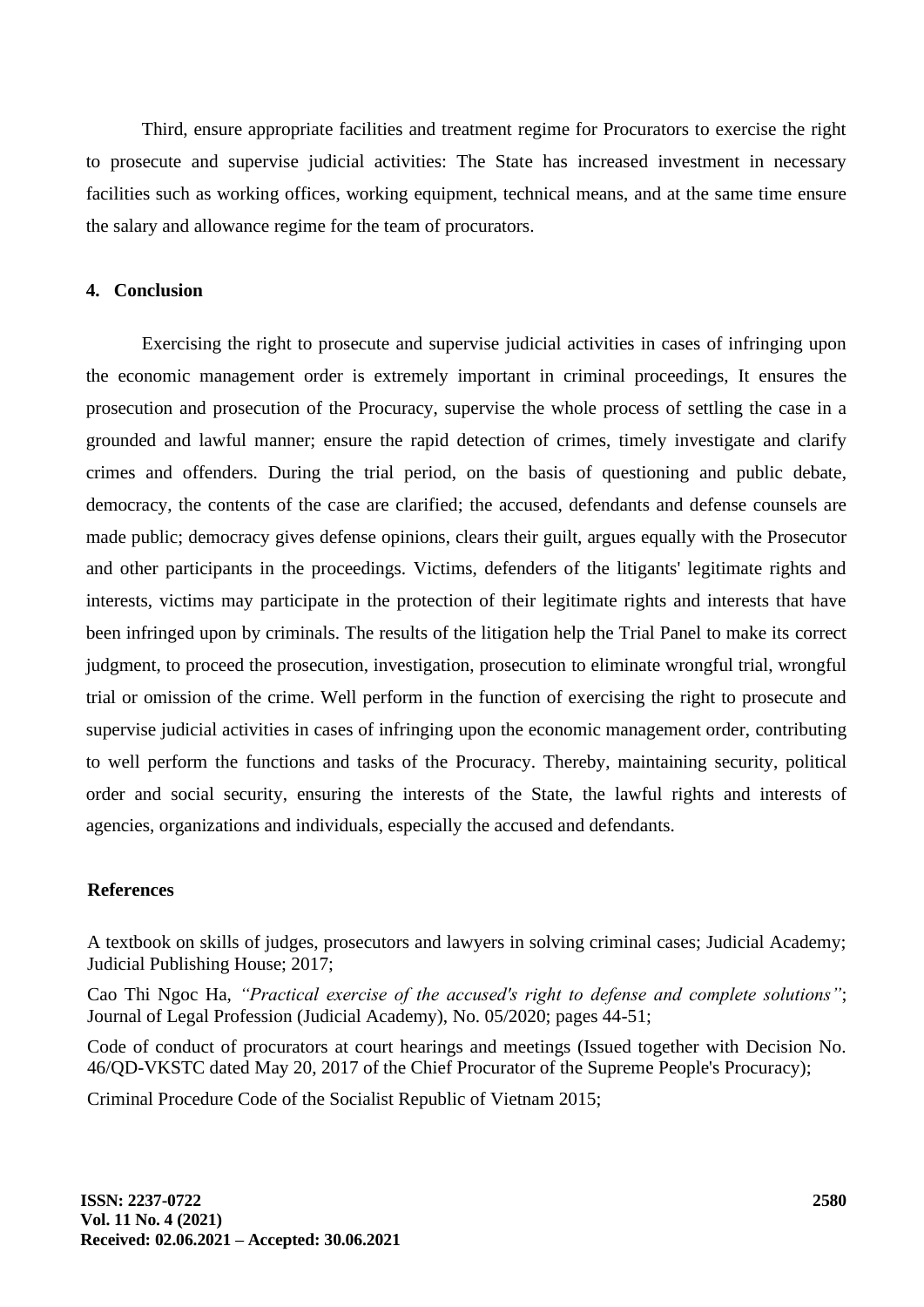Directive No. 05/CT-VKSTC dated April 27, 2020 of the Procurator General of the Supreme People's Procuracy on *"Strengthening prosecutorial responsibility in solving criminal cases, meeting the requirements of prevention and fighting. Anti-crime";*

Directive No. 09/CT-VKSTC dated April 6, 2016 of the Procurator General of the Supreme People's Procuracy on *"Strengthening measures to improve the quality of the procurator's litigation at the trial";*

Hoang Anh Tuyen, Pham Thi Thuy Linh, *"Skills in practicing the right of prosecution, supervising law observance during the prosecution and first-instance trial of economic, corruption and positional cases"*. Journal of Procuracy No. 18/2020; pages 12 – 19;

Hoang Minh Khoi, "Accountability of Investigators and Procurators in criminal proceedings in Vietnam". *Journal of Legislative Studies (Legislative Research Institute under the National Assembly Standing Committee),* No. 16 (416) August 2020; pages 11-16.

Joint Circular No. 02/2017/TTLT-VKSNDTC-TANDTC-BCA-BQP between the Supreme People's Procuracy, Supreme People's Court, Ministry of Public Security, Ministry of National Defense dated December 22, 2017 *"Regulations on coordination in the implementation of a number of provisions of the Criminal Procedure Code on the return of records for additional investigation"*;

Law on Organization of Criminal Investigation Agency 2015 of the Socialist Republic of Vietnam;

Law on Organization of People's Procuracy 2014 of the Socialist Republic of Vietnam;

Le Duc Xuan, *"Some new regulations on performance of duties, powers and issues of improving the quality of litigation of procurators at the first-instance trial of criminal cases"*. Procuracy Journal No. 16/2016; pages 55-64;

Le Huu The; Monograph: *"The urgent theoretical and practical issues of reforming criminal procedure to meet the requirements of judicial reform"*; National Political Publishing House; two thousand and thirteen;

Le Xuan Hai, *"Solutions to improve the quality of prosecutors in the period of investigation, fight against injustice, wrongdoing and omission of crimes of the People's Procuracy of An Giang province"*. Journal of Supervision No. 02/2020; pages 54 – 56;

Mai Dac Bien, *"Some issues the procurator should pay attention to when arguing at the criminal trial"*; Procuracy Magazine (Supreme People's Procuracy), No. 10, May 2018; pages 15-20;

Nguyen Cao Cuong, *"Experiences and solutions to improve the quality, effectiveness and efficiency of the procurator's investigation documents"*. Procuracy Magazine No. 11/2019; pages 5-9;

Nguyen Quang Thanh, *"Experience in identifying violations and crimes in the field of banking credit"*. Journal of Supervision No. 02/2020; pages 13-23;

Nguyen Thanh Mai - Nguyen Thi Hong Van, *"Problems to be proved in the process of settling criminal cases against criminal commercial legal entities";* Procuracy Magazine (Supreme People's Procuracy), No. 22 (11/2019); pages 30-37;

Nguyen Thanh Mai, *"Procurator's litigation skills at the first-instance criminal trial"*. Procuracy Magazine, No. 20 (October 2018); pages 37-42;

Nguyen Van Linh, *"Defending the Defendant's Right to Defend – Actual situation and recommendations for improvement of the law"*. Democracy and Law Magazine No. 2 (347) – 2021; pages 46-50 and 61;

Penal Code of the Socialist Republic of Vietnam 2015;

**ISSN: 2237-0722 Vol. 11 No. 4 (2021) Received: 02.06.2021 – Accepted: 30.06.2021**